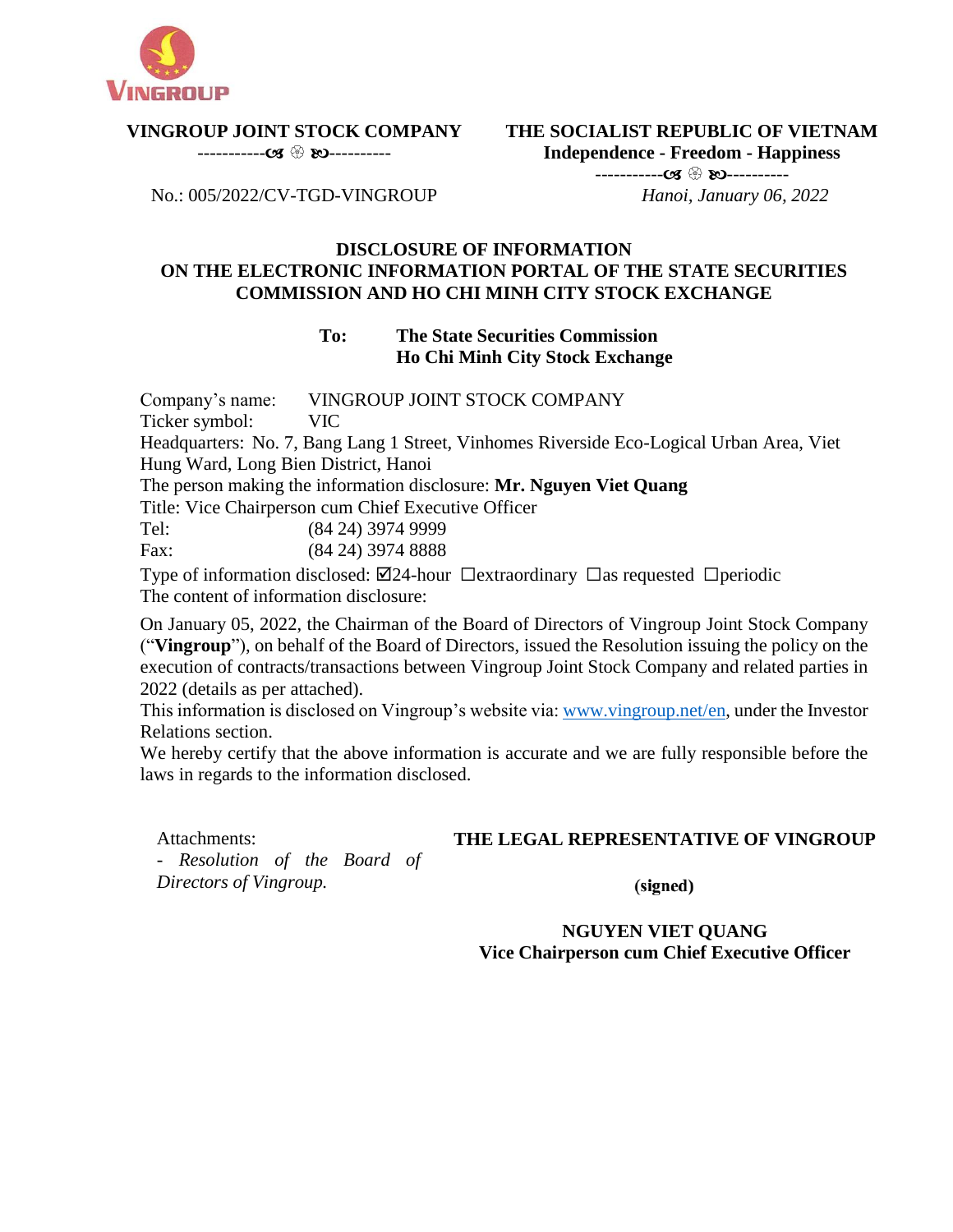## **VINGROUP JOINT STOCK COMPANY**

## **THE SOCIALIST REPUBLIC OF VIETNAM**

----------- ----------

**Independence – Freedom – Happiness**

----------- ----------

#### No.: 03/2022/NQ-HĐQT-VINGROUP *Hanoi, January 05, 2022*

#### **RESOLUTION OF THE BOARD OF DIRECTORS VINGROUP JOINT STOCK COMPANY**

*(Re: Approval on the policy on the execution of contracts/transactions between Vingroup Joint Stock Company and related parties in 2022)*

#### **THE BOARD OF DIRECTORS**

- *Pursuant to the Law on Enterprises and its guiding documents;*
- *Pursuant to the Charter of Vingroup Joint Stock Company ("Vingroup");*
- *Based on the Vote counting minutes collecting opinion of Board of Directors' members dated January 05, 2022.*
- *Based on actual needs and business activities.*

#### **RESOLVES TO:**

## **Article 1. Approve the policy on the execution of contracts/transactions between Vingroup and related parties in 2022**

Approving the policy on the execution of contracts/transactions in 2022 with the below thresholds between Vingroup and related parties in accordance with the Charter, the Law on Enterprises and the Law on Securities:

| No.            | <b>Type of transactions</b>                                                                                                                                                                                            | <b>Threshold</b>                                                              |
|----------------|------------------------------------------------------------------------------------------------------------------------------------------------------------------------------------------------------------------------|-------------------------------------------------------------------------------|
|                | contribution/shares purchase,<br>Capital<br>capital<br>transfer/ share transfer/ project transfer/ asset<br>contracts<br><i>(including)</i><br>purchase<br>deposit<br>contracts/agreements for the above transactions) | Not exceeding 5% of the latest total<br>consolidated asset value of Vingroup. |
| 2              | Business cooperation contracts (BCC), joint<br>venture/associate contracts (including deposit)<br>contracts/agreements for the above transactions)                                                                     | Not exceeding 5% of the latest total<br>consolidated asset value of Vingroup. |
| 3              | security<br>guarantee,<br>mortgage<br>and<br>Loan,<br>agreements/transactions                                                                                                                                          | Not exceeding 5% of the latest total<br>consolidated asset value of Vingroup. |
| $\overline{A}$ | Contracts/transactions for daily, regular business<br>activities of Vingroup                                                                                                                                           | Less than VND 1.5 trillion                                                    |

#### **Article 2. Implementation**

Authorizing the Chairperson of the Board of Directors, based on actual needs and business activities of Vingroup, to (i) approve each contract/transaction in detail, and/or (ii) assign the Chief Executive Officer to approve, decide, amend, add terms and conditions and sign contracts/transactions with the related parties (including cancellation, termination, liquidation, etc.) in accordance with the thresholds approved by the Board of Directors and the laws.